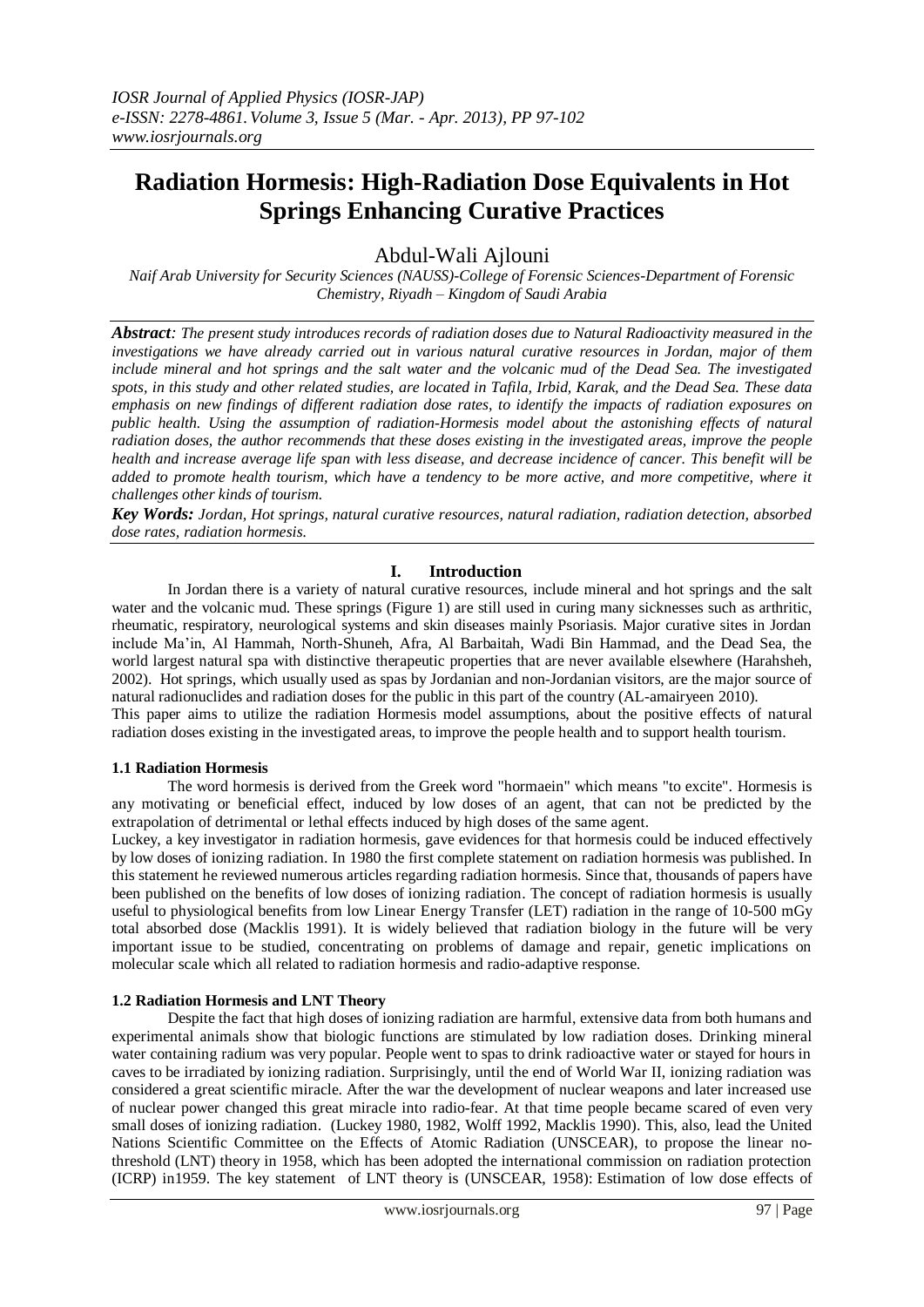ionizing radiation is by linear extrapolation from effects observed by high doses. This concludes that, even very low doses of ionizing radiation produce some biological effect, i.e., there is no any safe dose.

The results of many studies do not support the LNT theory. This opposing evidence is argued in the following:

I- Survival time: about 30% of the mice survived 30 days after the irradiation to a 8 Gy of X-rays, but, when mice irradiated, before 8 Gy-irradiation, with 50 mGy of X-rays, the survival time increased to about 70% (Yonezawa et al. 1996).

II- Cancer occurrence in mice (Bhattarcharjee 1996), and workers in nuclear activities (Azzam et al. 1996). They showed that the latent period for development of acute myeloid leukemia (AML) considerably increased by the prior low radiation dose. Interestingly, according to Luckey, 30% of all cancer deaths are premature and preventable by low-level ionizing radiation (Luckey 1994, 1997). In Canada, and UK, the number of deaths caused by cancer between workers at nuclear power plants was less than the national average (Kendal et al. 1992).

III- Epidemiological studies have indicated that radiation hormesis is really exist. Among survivors from Hiroshima and Nagazaki who received radiation doses lesser than 200 mGy, there was no increase in the number of entire cancer deaths. Deaths caused by leukemia was even lower in this population at doses below 100 mGy than age-matched control partners (UNSCEAR,1994). Data from high level radiation areas from USA, India, China and Japan supports the radiation hormesis assumptions:

1- In USA, it was found that the mortality rate due to all tumors was lower in states with higher annual radiation dose. It was indicated that significantly, the total cancer mortalityis inversely correlated with background radiation dose (Cohen, 1993).

2-In India, it was observed that in areas with a high natural radiation level (HNRL), the incidence of cancer and also the death rate due to cancer was significantly less than similar non HNRL areas (Nambi and Soman 1987).

3- In China, it was showed that the death rate due to cancer was lower in an area with a relatively HNRL, while the control group who lived in a non HNRL area had a higher rate of death (Wei, 1990).

4- In Misasa, a spa region in Japan, with an average indoor radon level of 35 Bq/m<sup>3</sup>, the lung cancer incidence was about 50% of that in a low-level radon region. In this high background radiation area, the mortality rate caused by all types of cancer was 37% lower (Mifune et al. 1992).

# **II. Experimental**

External gamma dose-rate levels were measured in some of main hot springs in Jordan. (Fig. 1). The dose rates were measured twice, first by using a portable radiation measuring device (RADIAGEM 2000) which is a survey meter that includes an energy-compensated Geiger-Muller counter. The second measurements is carried out by an external probe connected to *RADIAGEM 2000.* The new CSP (Canberra Smart Probes) *SG-1R* is designed for gamma radiation measurements. *SG-1R* which is a gamma probe with NaI(Tl)  $1'' \times 1''$ scintillation detector, measures dose-rate equivalent.

## **III. Results**

In the present study, the author would like to sum up all results obtained in a long work done in many hot spring sites in Jordan and gamma absorbed dose rates were measured and registered. These results are very similar to other results obtained using gamma spectroscopy, for soil samples from the same regions. These findings are presented in tables 1, to 8 below. Registered gamma absorbed dose rates were measured in *AlHammah spa* (Al-Okour et al., 2013)**,** *Zara hot Springs*(Ajlouni et al., 2012), the eastern seaside of the Dead Sea (Al-Saraireh et al., 2011), Afra Hot Springs (Ajlouni et al., 2009; 2010), North-Shuneh spa (Al-Okour, 2011) and Wadi Bin Hammad (AL-Amairyeen 2010).

| Registered gamma absorbed dose rates in selected locations in Al hammah spa (Al-Okour et al., 2013). |                            |  |
|------------------------------------------------------------------------------------------------------|----------------------------|--|
| Location                                                                                             | Dose rate in air $(nSv/h)$ |  |
| Entrance                                                                                             | 90                         |  |
| Main Spring                                                                                          | 75-85                      |  |
| Most-Heated Pool (Almaqla)                                                                           | 115                        |  |
| Way (inside)                                                                                         | 90                         |  |
| Way (outside)                                                                                        | 120-175                    |  |
| Out-Going Fluids                                                                                     | 180                        |  |
| Chalet In-Going Fluids                                                                               | 500-580                    |  |
| <b>Chalet Channel</b>                                                                                | 200-500                    |  |
|                                                                                                      |                            |  |

**Table 1.**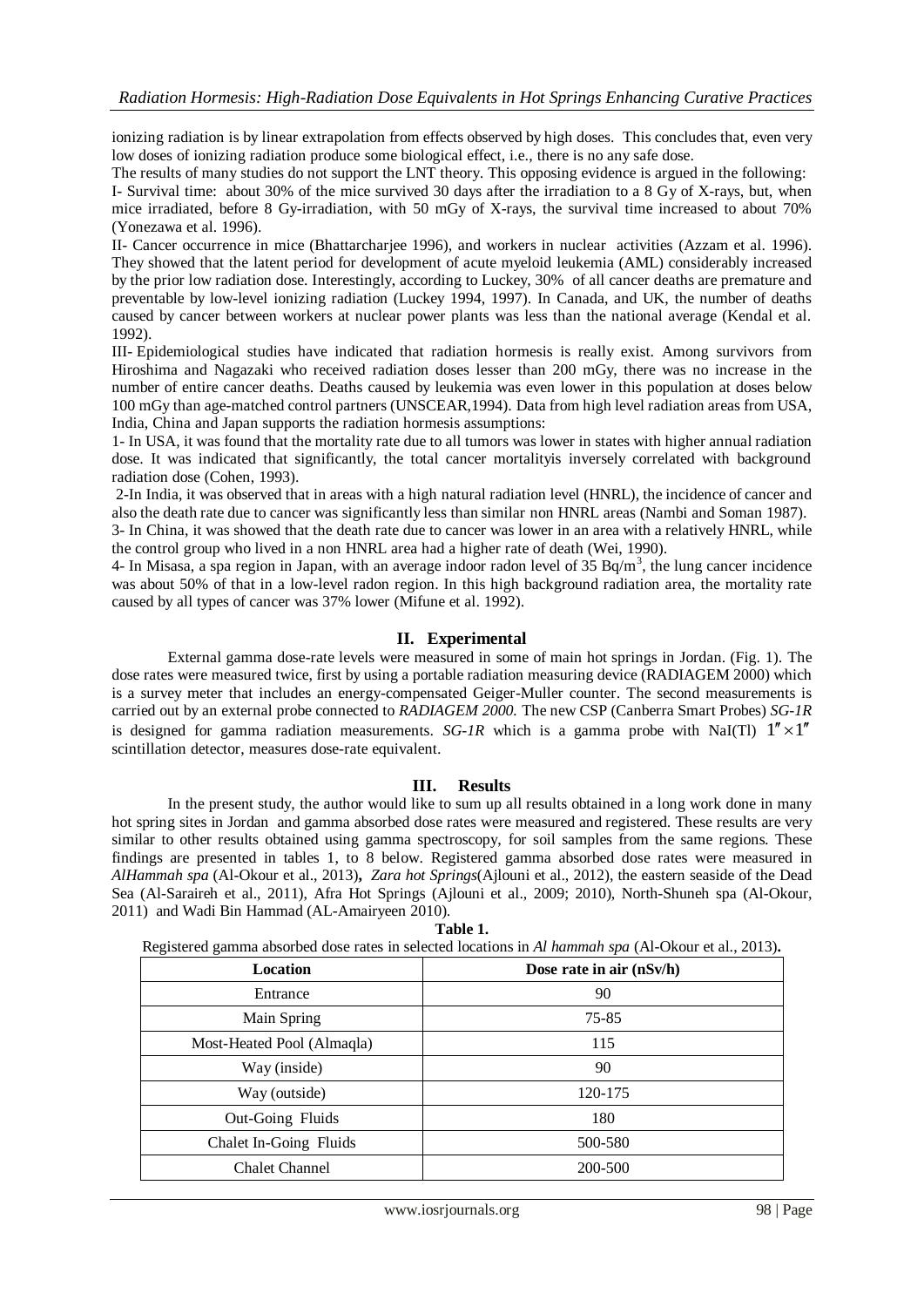| <b>Chalet Pool</b>        | 100                                                                                    |  |
|---------------------------|----------------------------------------------------------------------------------------|--|
| <b>Chalet Other Areas</b> | 100-200                                                                                |  |
| out-side areas            | $30 - 70$                                                                              |  |
|                           | Table 2                                                                                |  |
|                           | Dose rate in air from natural radionuclides in Zara hot Springs(Ajlouni et al., 2012). |  |
| <b>Region</b>             | Dose rate $(nGyh^{-1})$                                                                |  |
| <b>Main street</b>        | 150                                                                                    |  |
| <b>Walls</b>              | 150-250                                                                                |  |
| <b>Entrance</b>           | 230                                                                                    |  |
| <b>Watercourse 1</b>      | 350                                                                                    |  |
| <b>Watercourse 2</b>      | 560                                                                                    |  |
| spring                    | 650                                                                                    |  |
| <b>Water sink</b>         | 300                                                                                    |  |
| Other points              | $250 - 450$                                                                            |  |

## **Table 3**

Registered gamma absorbed dose rates in the sampling points in the *Dead Sea region* (Al-Saraireh et al., 2011)

| Location | <b>Characteristic of location</b> | nSv/h      |
|----------|-----------------------------------|------------|
|          | Fifa                              | 260        |
| 2        | Safi                              | 105        |
| 3        | <b>Near Potash Company</b>        | <b>100</b> |
|          | Esal                              | 60         |
|          | Al-Mazrah                         | 60         |
| 6        | 5 km from Al-Mazrah to the north  | 130        |
|          | <b>Dead Sea Health Centre</b>     | 45-85      |
|          | <b>Movenpick Hotel</b>            | $30 - 50$  |

#### **Table 4**

Registered gamma absorbed dose rates in different locations varies in its distance from the seaside (*Dead Sea*) in **location 7** of **Table 3**. (Al-Saraireh et al., 2011)

| Location | <b>Distance from the</b> | <b>Characteristic of location</b> | nSv/h |
|----------|--------------------------|-----------------------------------|-------|
|          | seaside (meter)          |                                   |       |
|          | 500                      | <b>Center Hall</b>                | 50    |
|          | 400                      | <b>Near first swimming pool</b>   | 55    |
|          | <b>300</b>               | <b>Near second swimming pool</b>  | 45    |
|          | <b>200</b>               |                                   | 60    |
|          | 100                      |                                   | 70    |
|          |                          | Near the water                    | 70-77 |
|          |                          | Top of the Black-Mud              | 80-85 |
| 8        |                          | Top of the salt                   | 15    |
|          |                          | Water-body                        | 50-60 |

#### **Table 5**

Registered gamma absorbed dose rates in different locations varies in its distance from the seaside (*Dead Sea*) in **location 8** of **Table 3**. (Al-Saraireh et al., 2011)

| <b>Location</b> | <b>Distance from the seaside</b><br>(meter) | <b>Characteristic of location</b> | nGy/h |
|-----------------|---------------------------------------------|-----------------------------------|-------|
|                 | 700                                         | <b>Hotel Hall</b>                 | 40-50 |
|                 | 100                                         | ---                               | 30-40 |
|                 |                                             | ---                               | 50    |
|                 | ----                                        | <b>Water-body</b>                 | 50    |

#### **Table 6**

Registered Gamma Absorbed Dose Rates in Selected Locations in *Afra Hot Springs* (Ajlouni et al., 2009;

| Location       | <b>Characteristics of Location</b> | Dose rate in air<br>(nGv/h) |
|----------------|------------------------------------|-----------------------------|
| <b>Pool #1</b> | Uncovered                          | $20 - 50$                   |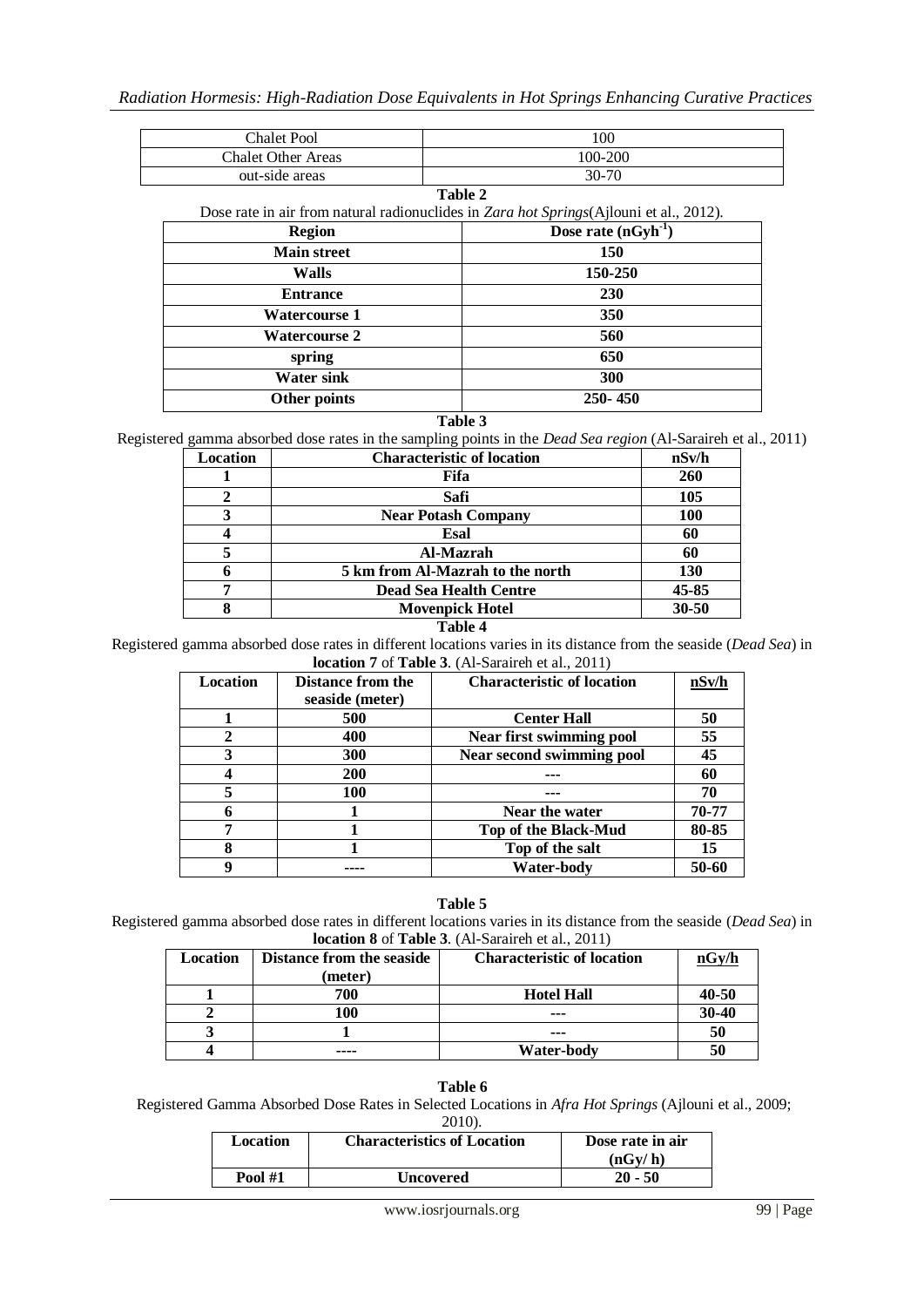| <b>Pool #2</b> | <b>Uncovered</b>   | $10 - 30$             |
|----------------|--------------------|-----------------------|
| Pool $#3$      | <b>Uncovered</b>   | $10 - 50$             |
| <b>Pool #4</b> | <b>Uncovered</b>   | $20 - 50$             |
| <b>Pool #5</b> | Covered            | 300-18000             |
| <b>Pool #7</b> | Sauna              | $200 - 2000$          |
| <b>Fluids</b>  | <b>Out-side</b>    | $20 - 100$            |
| <b>HLNRA</b>   | <b>Rock cracks</b> | 4x10 <sup>6</sup> [1] |
| Other          | Rock cracks        | 100-1000              |

# **Table 7**

Registered gamma absorbed dose rates in selected locations in *North-Shuneh spa* (Al-Okour, 2011).

| Location                | Dose rate in air $(nSv/h)$ |
|-------------------------|----------------------------|
| well pumps              | 70-90                      |
| open-air swimming pools | 50-70                      |
| enclosed swimming pools | $50 - 65$                  |
| family-enclosed pools   | 60-70                      |
| cooling pool            | $70 - 130$                 |
| restaurant              | 40-60                      |
| out-going fluids        | $20 - 100$                 |
| <b>Chalets</b>          | 40-60                      |
| mini park and terrace   | 40-50                      |
| out-side areas          | 10-50                      |

**Table 8**

Dose rate in air from natural radionuclides in *Wadi Bin Hammad* (AL-Amairyeen 2010).

|                  | $\sim$<br>$\tilde{\phantom{a}}$<br>$\overline{\phantom{a}}$ |
|------------------|-------------------------------------------------------------|
| <b>Region</b>    | Dose rate (nGyh-1)                                          |
|                  | 15                                                          |
| $\boldsymbol{2}$ | 25                                                          |
| $\mathbf{3}$     | 20                                                          |
| 4                | 30                                                          |
| 5                | 60                                                          |
| 6                | 78                                                          |
| 7                | 82                                                          |
| 8                | 100                                                         |
| 9                | 1080                                                        |
| 10               | 1230                                                        |
| 11               | 1340                                                        |
| 12               | 2450                                                        |
| 13               | 2570                                                        |
| 14               | 2740                                                        |

# **IV. Discussion**

Dose rates in hot springs in Jordan are classified as HNRL areas with higher radiation doses than those in other areas, these areas represent the water pools and source of thermal water. The national average ranges from 24 to 160 nGyh<sup>-1</sup>, where most of areas in Jordan are very near to 24 nGyh<sup>-1</sup>. The international annual effective dose is approximately 70 μSv (UNSCEAR, 2006).

Natural Radioactive isotopes emit different types of radiations with different energies in its decay chain. Since the most important contribution radiation is the gamma, we concentrated on the absorbed gamma dose rate in air. The external dose rate of the high radiation zone measured to be 650 nGy/h. This was approximately more than twenty times greater than the dose rates obtained outside the hot springs zone. Further investigation should be done using gamma spectroscopy techniques based on NaI(Tl) and HPGe detectors.

Although the absolute method to describe the radiation hormesis still not identified, hormesis could be explained by one of the following theories: at molecular level: DNA repair, and free radical detoxification and at cellular level: stimulation of immune system. This becomes known as:

1- Low doses of ionizing radiation encourage the production of special proteins, which are involved in DNA repair processes.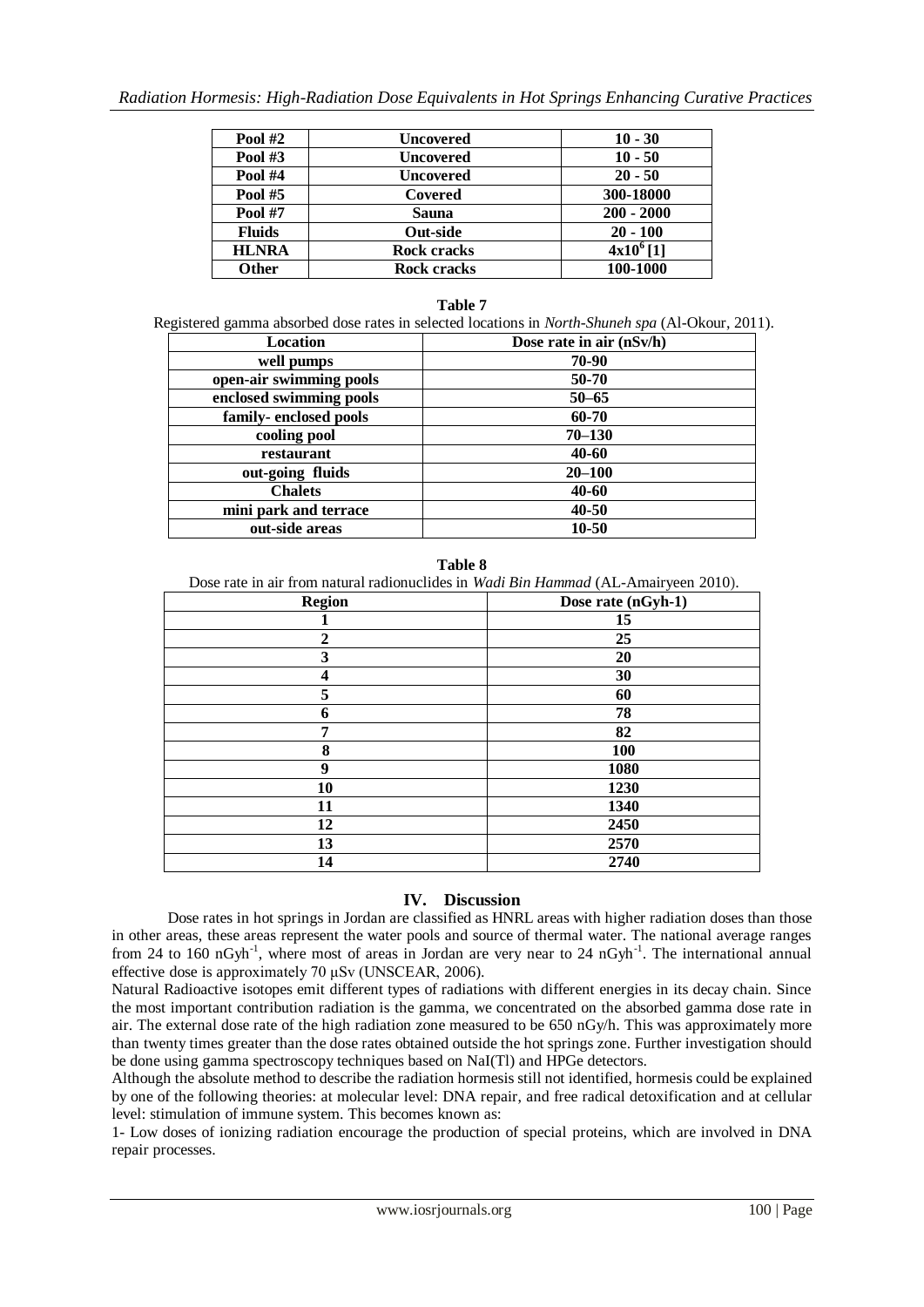2- Low doses of ionizing radiation cause a transient inhibition in DNA fusion. This kind of inhibition of DNA synthesis would provide a longer time for irradiated cells to recover, and may produce free radical hunters, so irradiated cells would become radiation anti-sensitive, and not effected to any further radiation exposures.

3- Low doses radiation may excite the functions of the immune system. The first time to show that was in 1909, mice treated with low-level radiation were more resistant against bacterial disease.

Radiation hormesis promotes harmony with nature, where increased ionizing radiation, following exposure to low dose irradiation, in radiation-poor environments provides an increased lifespan, and improves quality of human life: health—growth, fertility, and immune and mental functions, with the knowledge that cancer-death rates, and all cause death decrease, as well as slowing down effects of aging.

Natural radiation doses, which gained exclusively from hot springs, always accompanied by other natural factors such as hot and mineral springs, mud baths and wraps, herbal baths, or by exposing to sun and dry climate and salt lakes like the Dead Sea in Jordan. This has its good effect on stimulating the psychological state of the patient and accelerating his recovery. In addition to these curative properties, these destinations are characterized by clean environment and non-crowded places, so human, patient or non-patient, gets relaxation and good look.

Other parties like travelling agencies, tour workers, airline companies, insurance companies, etc. will get great benefits from curative tourism.

## **V. Conclusion**

Ionizing radiation is an important part of our universe, very essential for life and is needed for optimal health. Many people live in radiation-deficient environments.

LNT theory for radiation hazard exaggerates the radiation effects, and appears to be invalid in view of radiation hormesis and its strong facts. This is consistent with data from studies, as well as epidemiological observations on low-dose effects on animals or humans. Thus, LNT theoryshould be discarded and be replaced by scientifically, and logically justified theory, that origins for less radiophobia and unnecessary expenses. This was suggested by the author in many papers (Ajlouni, 2007, Ajlouni, 2010, Ajlouni, et al. 2010).

Curative tourist includes different therapeutic properties for curing many diseases and maintaining the general fitness of the body. The health benefits gained by visitors to hot springs and Dead Sea and residents living near to these areas according to the radiation hormesis model will be very helpful in initiate a great curative tourism industry, depending on hot springs distributed in all parts of the country as well as the great touristic and historic heritage available very near to each spa. At the same time, many economical associations will benefit from this promising curative industry.

## **References**

- [1]. Ajlouni, A., Al-Okour, A., and Ajlouni, A-W, High-Radiation Dose Equivalents in Jordanian Hot Springs. European Journal of Scientific Research,Vol.70 No.4 pp. 599-605, (2012)
- [2]. Ajlouni, A-W., *"Health Consequences of Nuclear Fission Products".* J. Appl. Sci. Environ. Manage. Vol. 11(3) 11 14, (2007). [www.bioline.org.br/ja](http://www.bioline.org.br/ja)
- [3]. Ajlouni, A-W., and Al-Okour, A. "*Fission Product Health Effects On Human Body*". [Pakistan Journal of Biological Sciences](file:///D:\AW%20Ajlouni\hormesis\Administrator\Desktop\BACKUP\Pakistan%20Journal%20of%20Biological%20Sciences%2010(19):%203405-3409,%202007)  [10\(19\): 3405-3409, \(2007\).](file:///D:\AW%20Ajlouni\hormesis\Administrator\Desktop\BACKUP\Pakistan%20Journal%20of%20Biological%20Sciences%2010(19):%203405-3409,%202007) [http://www.asninet.org/.](file:///D:\AW%20Ajlouni\hormesis\Administrator\Desktop\BACKUP\Pakistan%20Journal%20of%20Biological%20Sciences%2010(19):%203405-3409,%202007)
- **[4].** Ajlouni, A-W., "Deep Atomic Binding Hypothesis". ISBN: 978-3-8383-7930-2. LAP LAMBERT Academic Publishing AG & Co., Saarbrücken Germany, 2010. [https://www.lap-publishing.com/.](https://www.lap-publishing.com/)
- [5]. Ajlouni A-W., Abdelsalam M., Abu-Haija O., Joudeh B. New findings: a very high natural radiation area in Afra hot springs, Jordan. Radiation Protection Dosimetry, pp. 1–4. DOI:10.1093/rpd/ncp028, (2009).
- [6]. Ajlouni A-W., Abdelsalam M., Abu-Haija O., Almasa'efah Y. Radiation doses due to natural radioactivity in Afra hot spring. Int. J. Low Radia., 7(1). DOI: 10.1504/IJLR.2010.032770, (2010).
- [7]. Ajlouni, A-W., Yacoub S. Almasa'efah, and M. Abdelsalam. "Nuclear Fission Products: from Source to Environment". Journal of Environmental Science and Technology. 3(4): 182-194, (2010). DOI**:** [10.3923/jest.2010.182.194.](http://dx.doi.org/10.3923/jest.2010.182.194)
- [8]. AL-Amairyeen H. Radiation doses due to natural radioactivity in Wadi Bin Hammad, Al-Karak, Jordan. International Journal of the Physical Sciences Vol. 5(9), pp. 1486-1488, (2010).
- [9]. Al-Okour, A. Radiation Doses Due to Natural Radioactivity in North-Shuneh Hot Springs, Jordan European Journal of Scientific Research ISSN 1450-216X Vol.51 No.4, pp.582-586, (2011).
- [10]. Al-Okour, A. Ajlouni, A-W., Ajlouni, A.and Shakhatreh S., Radiation Doses due to Natural Radioactivity in Al Hammah Hot Springs, Jordan. Contemporary Engineering Sciences, Vol. 6, 2013, no. 3, 127 – 134, (2013).
- *[11].* Al-Saraireh, Sh., Ajlouni, A-W., Wardat, M, AL-Amairyeen H. "Registered gamma absorbed dose rates in the *Dead Sea region"*. Canadian Journal of Pure and Applied Sciences, Vol. 6, No. 2, pp. 2017-2022, June (2012).
- [12]. Azzam E.I., Low dose ionizing radiation decreases the frequency of neoplastictransformation to a level below the spontaneous rate in C3h 10T1/2 cells,Radiation Research, Vol. 146, No.4, pp. 369-73 (1996).
- [13]. Bhattarcharjee D., Role of radioadaptation on radiation-induced thymic lymphoma in mice.Mutation Research, 358, 231-235 (1996).
- [14]. Bruce M., Radiation hormesis after 85 years, Health Physics Society Newsletter(1987).
- [15]. Cohen, B. L., Relationship between exposure to radon and various typesof cancer, Health Physics, Vol. 65, No. 5, pp. 529 (1993).
- [16]. Harahsheh S. Curative Tourism in Jordan and its Potential Development. MA thesis in European Tourism Management. Bournemouth University, United Kingdom, , (2002).